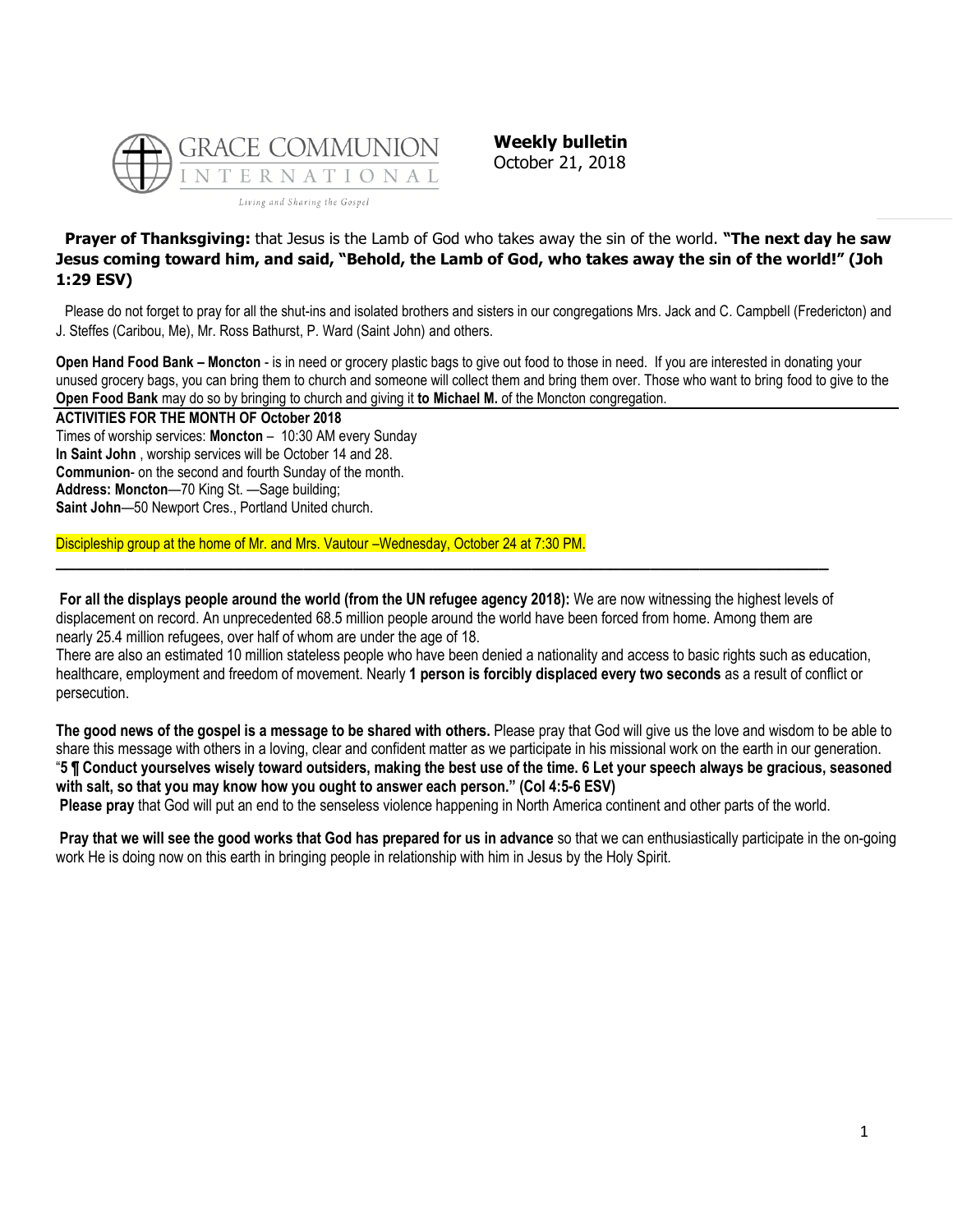**Please pray, as per Jesus instructions, the disciples prayer**, **"Our Father in heaven, hallowed be your name.**

**<sup>10</sup> Your kingdom come, your will be done, on earth as it is in heaven" (Matt 6:9-10)** as our world is suffering so much and in need of complete restoration by the King of kings, Jesus. As we are his royal priesthood, let us proclaim the excellencies of him who called us out of darkness into his marvelous light, as we are instructed in 1 Peter 2.

**Pray for the world and for all people**: we live in a world that does not know the way to peace. Important to pray as we are instructed by the apostle Paul — "**1 ¶ First of all, then, I urge that supplications, prayers, intercessions, and thanksgivings be made for all people, 2 for kings and all who are in high positions, that we may lead a peaceful and quiet life, godly and dignified in every way. 3 This is good, and it is pleasing in the sight of God our Savior," (1Ti 2:1–3 ESV)**

# **[Church, Kingdom & Government part 3](https://update.gci.org/2018/09/church-kingdom-government-part-3/)**

Posted by GCI Update on September 26, 2018 under [Church Development](https://update.gci.org/category/churchdev/) | Here is part three of The Church, the Kingdom and Human Government—a three-part essay from Grace Communion Seminary President Gary Deddo

**\_\_\_\_\_\_\_\_\_\_\_\_\_\_\_\_\_\_\_\_\_\_\_\_\_\_\_\_\_\_\_\_\_\_\_\_\_\_\_\_\_\_\_\_\_\_\_\_\_\_\_\_\_\_\_\_\_\_\_\_\_\_\_\_\_\_\_\_\_\_\_\_\_\_\_\_\_\_\_\_\_\_**

# Accounting for the distinctions

So far in this essay, we've noted important distinctions between the church, the kingdom of God and human government. When these distinctions are understood and properly accounted for, avenues are opened for the church to bear appropriate witness in the public square. In taking advantage of that opportunity, the church must keep clearly in mind the following five points:

1. The church in its witness must never give ultimate or unquestioned allegiance to any political or social ideology, or to the absolute rule or reign of any person or human institution. It must not idolize any humanly imagined ideal, and it must not justify evil means to accomplish the ideals promoted by ideological zealots. Instead, the church must carefully discern what limited good government (be it local, regional, national or international) can achieve without causing more harm than good (see Romans  $13:1-7$ ). The church must not be seduced by idealistic dreams, especially ones that demand realization at "any cost." It must not be surprised that in this fallen world there will often not be complete or total solutions to our human problems, nor will there be a perfect solution to a particular problem that has all benefits and no downsides. By worshipping God alone and resisting all idolatries (including the idolization of human ideals and ideologies) the church will remain free to be the church, fulfilling its vocation in worship and witness under the word of God, both living and written.

2. The church must not be distracted and misdirected from its calling of worship and witness by attempting to build the kingdom or to establish in this present evil age a church-ruled government among those who do not yet believe. Instead, the church must stay on message, faithful to its calling to urge people everywhere to put their trust in Jesus, worshipping God alone, and repenting of any efforts to give ultimate loyalty to any other king, kingdom or ideology. The church must proclaim Jesus Christ, who calls for unconditional faith, hope and love for him, and it must proclaim Jesus' kingdom—his coming rule and reign in a new heavens and new earth. The church, therefore, should promote living here and now, under the Lordship of Jesus Christ and in the light of that secure future hope.

3. The church must retain its independence from any secular authority. It must not come under the lordship of any person or human authority. It will give up its life first for the sake of the gospel, as God enables. It will retain its responsibility for its members who out of freedom become incorporated into the body of Christ. No one will be compelled by force to remain part of the church. The church will remain free to exercise proper, compassionate and wise discipline of its members. It will retain its freedom to nurture, teach and train its own leaders according to its own standards under the irreplaceable, unsurpassable and final authority of the word of God. Moreover, the church will retain its freedom to order its own worship and life together. It will resist all governmental encroachment and violation of its God-established calling, not for its own sake, but for the sake of its mission to the world, lived out directly in worship and indirectly in its wider witness.

4. The church must engage in hopeful and truthful evangelism that refuses to use any underhanded, manipulative or deceptive ways of proclaiming the truth of the gospel. It will do so in order that others may receive the grace of God and enter the joy of being transferred from the kingdoms of darkness into the kingdom of the Son. The church must use only those means of proclamation that give people freedom to respond out of their hearts and minds before God. Faith, hope and love for God cannot be externally imposed—they cannot be coerced or bribed. The basis for the church's proclamation must be the truth of the gospel, which, when needed, will include warnings concerning the consequences of rejecting the gospel (but pointing out as consequences only those things clearly stated in Scripture, rather than using wild, fear-based speculations). The church is dependent upon the often behind-the-scenes ministry of the Holy Spirit to open eyes and soften hearts to prepare people to be open and receptive to the gospel of Jesus Christ.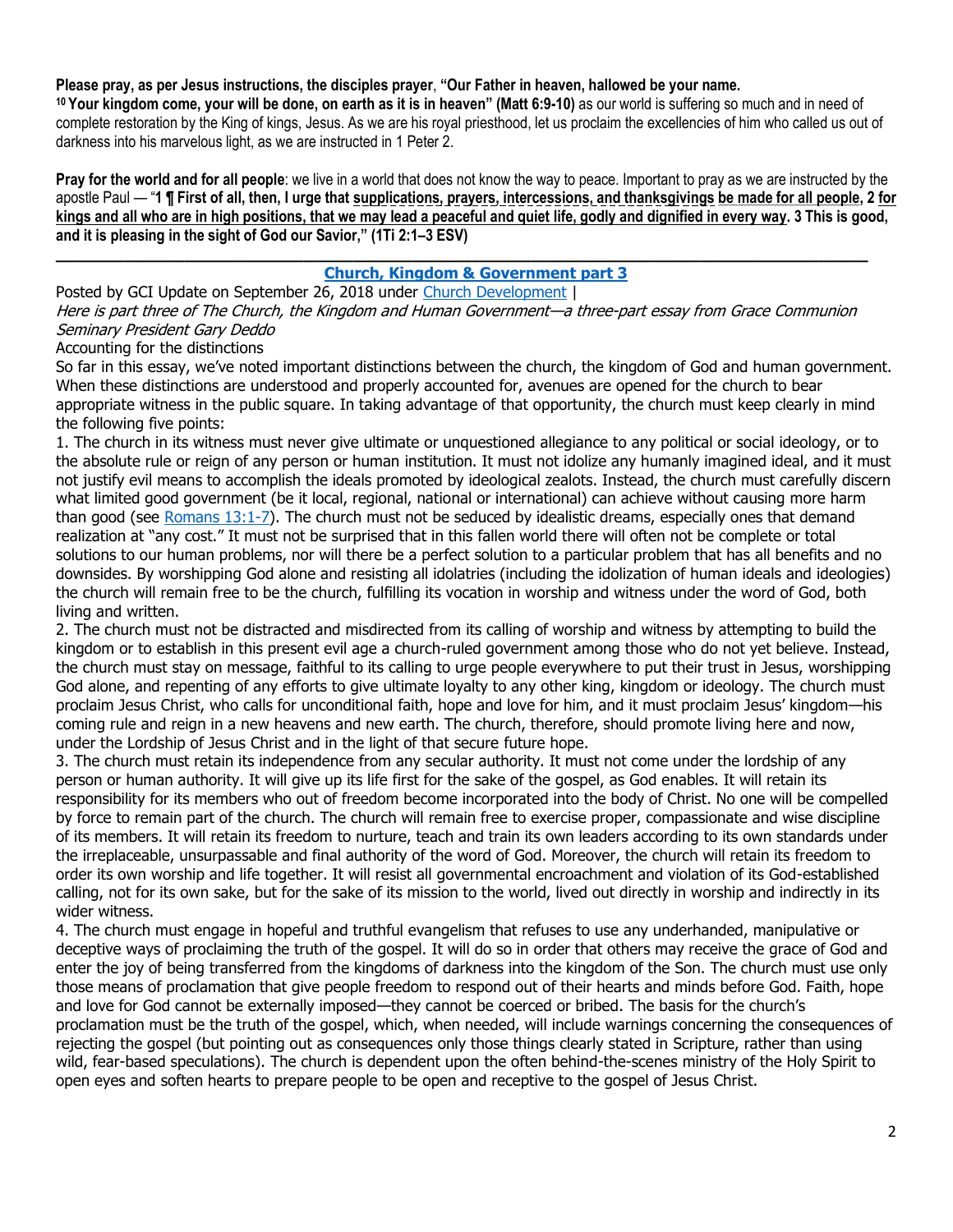5. Scripture tells us that as part of being in but not  $of$  (conformed to) the world, God's people are to advocate for the common good. We see this in the examples of Joseph and Daniel who contributed in practical ways to the foreign nations in which they were exiled while maintaining devotion to God. We also see this in the command God gave Israel to seek the welfare of the cities in which they were exiled  $(Jer. 29:7)$ . Note also that the apostle Paul exhorted Christians, as they "have opportunity," to "do good to all people, especially to those who belong to the family of believers" ([Gal. 6:10\)](https://biblia.com/bible/niv/Gal.%206.10). Finally, note what is said in [Matt. 5:45;](https://biblia.com/bible/niv/Matt.%205.45) [Luke 6:33-35;](https://biblia.com/bible/niv/Luke%206.33-35) [1 Pet. 3:11](https://biblia.com/bible/niv/1%20Pet.%203.11) and [Heb. 13:16.](https://biblia.com/bible/niv/Heb.%2013.16) An important way the church advocates for the common good today is by declaring through actions and words that all humans, by virtue of being God's image bearers, have an inalienable right to justice (right relationship). Christians can also assist those who affirm this right but lack an understanding of its true Source.

Being the church in a pluralistic culture

Two corollaries to the fifth point should be noted. First, Christians can honestly and forthrightly promote societies and governments that defend the right of all people to spend their lives seeking truth, goodness and beauty, and the ultimate Source of those values. To seek this God, who is revealed in Jesus Christ, is a task given to all people, as declared by the apostle Paul in a public square in Athens:

From one man [God] made all the nations, that they should inhabit the whole earth; and he marked out their appointed times in history and the boundaries of their lands. God did this so that they would seek him and perhaps reach out for him and find him, though he is not far from any one of us. [\(Acts 17:26-27\)](https://biblia.com/bible/niv/Acts%2017.26-27)[1]

When it reaches out with humility, respect and freedom, the church can help people (even those who hold views and moral convictions in conflict with Christianity) to seek and discover truth and life, and the true object of worship. Members of the church do this by first listening and coming to understand, then looking for opportunity to share their own journeys and convictions concerning the faith, hope and love given them by grace through the gospel of Jesus Christ according to Scripture.

The second corollary to the fifth point is that as Christians we should resist attempts to close the public square to honest, respectful and humble interchange, especially when it involves excluding people whose voices are already marginalized. Everyone who values an equal right to justice under the law, and the free exchange of beliefs and ideas (religious or not) should be welcomed in the public square, no matter what the basis or lack of basis they have for their viewpoints. As Christians, we can, in good conscience, advocate for pluralism in the public square that is *descriptive*rather than *prescriptive*. While descriptive pluralism respects all viewpoints, prescriptive pluralism excludes all claims to ultimate truth (seeing them as mere human constructions that are valid only for certain individuals or groups). Descriptive pluralism serves the common good and allows the church to freely and openly fulfill its mission of worship and witness. As Christians, we believe there is only one way to a right relationship with God—through the grace and truth of the Lord Jesus Christ, who alone is the Way, the Truth and the Life. His name alone indicates the eternal, personal and particular source of salvation. He alone is the Lamb of God who takes away the sin of the world [\(John 1:29\)](https://biblia.com/bible/niv/John%201.29). Though we are firm in this belief, we see in the New Testament that God, in his providence, leads persons over time along many pathways to Jesus. Therefore, we should respectfully and patiently allow room for God to draw people to himself, through Jesus, by whatever means he chooses. Until Christ returns, descriptive pluralism in the public square will continue to be a necessary and good way to provide a place where all people, no matter their background or point of view, can have opportunity to encounter the Source of all truth, goodness and beauty.

In a truly pluralistic society, all who value freedom and show respect and humility toward others are welcome in the public square, while ideologues who seek to control, manipulate, threaten or shut down public discourse are resisted. A truly pluralistic society makes room for all to seek what is true and good, and thus contribute what they have to the public square. As Christians, we have good theological reason to promote descriptive pluralism within the public square and to support the governments and institutions that uphold this pluralism. We know that the Triune God is patient and kind, making time and space for us to seek him and know him, and for the church to proclaim salvation in the name of the Father, Son and Holy Spirit, so that all might reach repentance and know and worship the living God. **Conclusion** 

We conclude this essay noting that the church must maintain proper distinctions between the church, the kingdom of God and human government. Doing so is vital to the church staying true to its God-given vocation of worship and witness, and to avoiding being compromised by any attempts to misuse human authority over the church. The church should engage in the public square and also help maintain the public square, one that seeks the common good and provides a place for all to seek what is true and good, ultimately, all the way to its true Source.

Within the public square, the church should seek to provide a faithful witness to the sure hope of the gospel of Jesus Christ without being compromised by false hopes offered by humanistic ideologues and the often less-than-good-andright (and sometimes evil) means they use to justify and attempt to bring about their idealistic ends. The church should maintain its biblical and theological, Christ-centered worldview of creation, fall, reconciliation and final redemption, and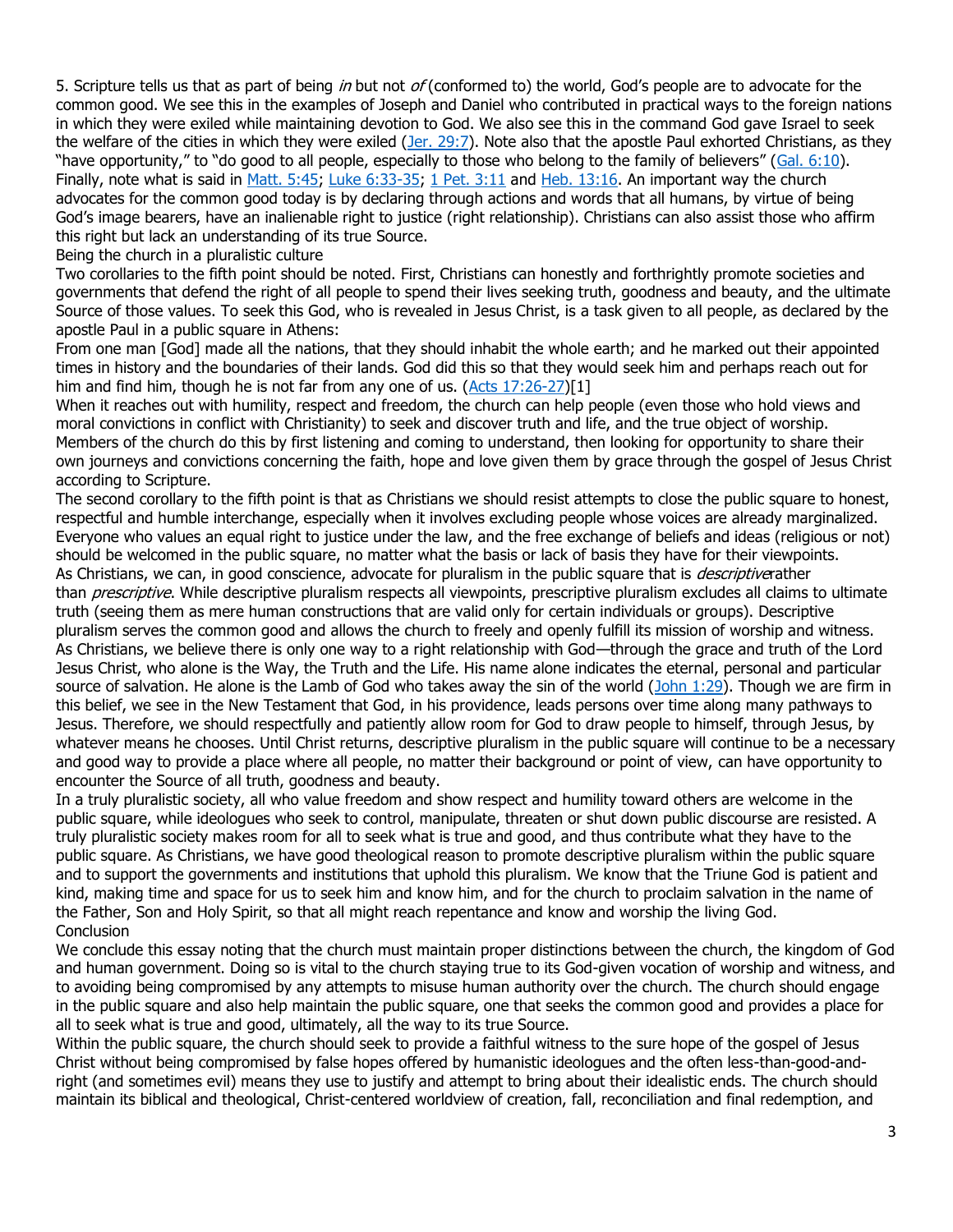clearly proclaim this good news. In doing so, it must neither underestimate the power and deceitful nature of evil that is still influential in the world, nor pull back from its calling to proclaim the ultimate redemptive power of God in Christ to overcome evil and the ultimate hope of all things made new.

Finally, maintaining the biblical distinctions and proper relations between the church, the kingdom of God and human government enables the church to humbly and patiently embody here and now temporary, partial and provisional signs of the nature, character and sure hope in the coming kingdom of God. Keeping clearly in mind that Christians are to serve as witnesses to Christ and his kingdom as they wait patiently for Jesus' return will keep the church from using faithless means and underhanded techniques to bring about some sort of idealized church. Instead, through its worship and congregational life, and through its engagement with civic society (the spheres beyond the boundaries of the church) the church will faithfully live out its calling to be the body of Christ on earth as it provides embodied signs (parables) of the kingdom and its King. It will do so in season and out of season, in good times and in times where there is resistance and even persecution.

As it lives out its calling, the church will be a beacon of hope in a lost world—a channel of saving grace to all made ready and willing by the ministry of the Holy Spirit to acknowledge Jesus Christ as their Lord and Savior over all of life, over all of history. Come, Lord Jesus!

### **Endnotes**

[1] See also [Isa. 55:6, ESV](https://biblia.com/bible/esv/Isa.%2055.6) ("Seek the LORD while he may be found, call upon him while he is near"); [Acts 15:17,](https://biblia.com/bible/nrsv/Acts%2015.17)  [NRSV](https://biblia.com/bible/nrsv/Acts%2015.17) (Paul speaking about God's purposes towards the Gentiles proclaimed by Amos, "So that all other peoples may seek the Lord"); [Matt. 6:33](https://biblia.com/bible/niv/Matt.%206.33) ("Seek first his kingdom and his righteousness") and [Rom. 2:4, NRSV](https://biblia.com/bible/nrsv/Rom.%202.4) ("Do you not realize that God's kindness is meant to lead you to repentance?").

# Related resources

For a more extensive essay by Gary Deddo on the topic of the kingdom of God, [\(https://www.gci.org/articles/the](https://www.gci.org/articles/the-kingdom-of-god/)[kingdom-of-god/\)](https://www.gci.org/articles/the-kingdom-of-god/)

For a policy statement from NAE concerning the church's advocacy in the public square, [\(https://www.nae.net/wp](https://www.nae.net/wp-content/uploads/2018/09/For-the-Health-of-the-Nation_spreads.pdf)[content/uploads/2018/09/For-the-Health-of-the-Nation\\_spreads.pdf\)](https://www.nae.net/wp-content/uploads/2018/09/For-the-Health-of-the-Nation_spreads.pdf)

#### **Inhabiting the Christian Year: Advent** By [Ted Johnston](https://www.blogger.com/profile/08677739021765621811) - [September 19, 2018](http://thesurprisinggodblog.gci.org/2018/09/inhabiting-christian-worship-year-advent.html)

This is [p](https://1.bp.blogspot.com/-9Nabrbyr2TY/W6J3w2kWMuI/AAAAAAAAEEk/ZF8AUvdSWo0hNKZoNc0d-lU9kGnu8aoeQCLcBGAs/s1600/Ancient+Future.JPG)art 2 of a series looking at the Western Christian year. For other posts in the series, click a number: [1,](http://thesurprisinggodblog.gci.org/2018/09/inhabiting-christian-worship-year.html) [3.](http://thesurprisinggodblog.gci.org/2018/10/inhabiting-christian-ear-christmas.html)



The Western Christian worship year begins with Advent---a season spanning the four Sundays prior to Christmas (in 2018 the first Sunday of Advent is December 2). Robert E. Webber, writing about the meaning of Advent in [Ancient Future Time: Forming Spirituality through the Christian Year,](https://books.google.com/books?id=-YmvoBatBZwC&printsec=frontcover#v=onepage&q&f=false) shares this comment:

Advent is the time when God breaks in on us with new surprises and touches us with a renewing and restoring power. In Christian-year worship and spirituality we call upon God for a new breaking in, a fresh outpouring of his Spirit. (p. 38)

The Advent Season is a powerful and important reminder that God is not remote, aloof or uninvolved. It tells us that God has come, is coming and will come again ("advent" means "coming"). This truth helps offset a

message that is prevalent in our me-centered, self-sufficient, individualistic culture: I can do it on my own, thank you!

As shown below, the Year C Revised Common Lectionary (RCL) scripture readings include passages from the Old Testament book of Isaiah. The prophet Isaiah lived in the presence of God (e.g.,  $I$ sa. 6:1, [3\)](https://biblia.com/bible/niv/Isa%206.3)---quite a contrast with how most people (Christians included) live life in a world where signs of God's glory are drowned out by the "noise" of everyday existence. Isaiah bids us look beyond what we normally focus on to see the presence of the Lord who judges us, heals us and restores us. What a powerful truth to remember as we begin a new worship year---a year of inhabiting and so being formed anew by the gospel story.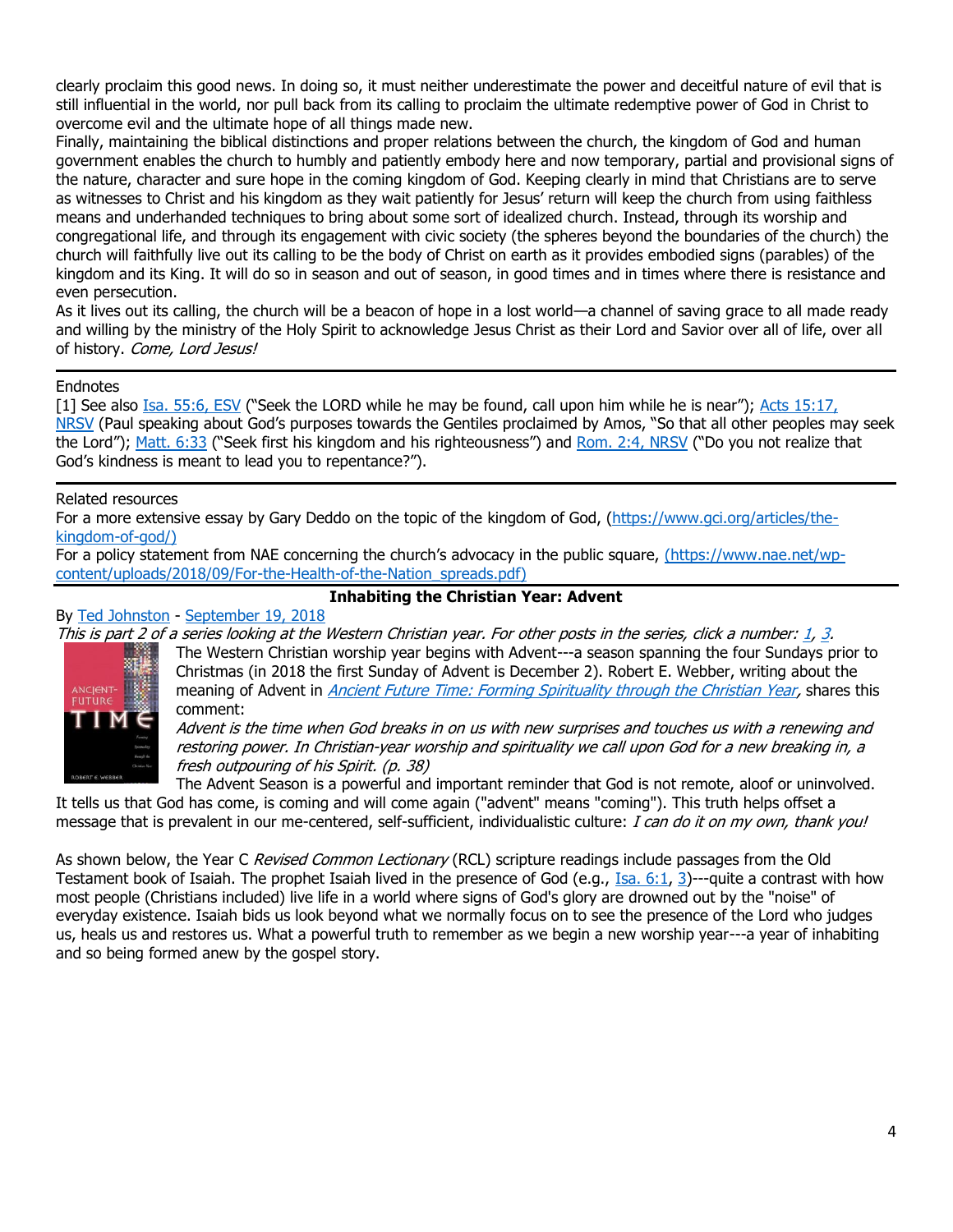| Date                                                  | <b>First reading</b>   | Psalm         | Second reading           | Gospel                     |
|-------------------------------------------------------|------------------------|---------------|--------------------------|----------------------------|
| <b>First Sunday of Advent</b><br>December 2, 2018     | Jeremiah<br>33:14-16   | Psalm 25:1-10 | 1 Thess. 3:9-<br>13      | Luke 21:25-36              |
| Second Sunday of<br>Advent<br>December 9, 2018        | Malachi 3:1-4          | Luke 1:68-79  | Philippians<br>$1:3-11$  | Luke 3:1-6                 |
| <b>Third Sunday of</b><br>Advent<br>December 16, 2018 | Zephaniah<br>$3:14-20$ | Isaiah 12:2-6 | Philippians<br>$4:4 - 7$ | Luke 3:7-18                |
| Fourth Sunday of<br>Advent<br>December 23, 2018       | Micah 5:2-5a           | Psalm 80:1-7  | Hebrews 10:5-<br>10      | Luke 1:39-45,<br>$(46-55)$ |

Isaiah's message to God's people was to repent---to get a fresh vision of God; to lay aside empty worship and be transformed by the presence of God and renewed by the hope of his promise to send the Messiah. Though that hope has already been fulfilled for us with the birth of Jesus, Advent stops just short of celebrating the birth and focuses on the promise---the hope of the Messiah's coming to earth in the flesh.

As seen the list of RCL readings (above), Advent begins by looking forward to the promise of Jesus' return and his setting up of the fulness of the kingdom of God with a new heaven and new earth. It then continues with our rejoicing in the reality that Jesus, by the Spirit, is with us now, then concludes with the announcements of the Messiah's coming via the birth of the Christ child. Combined, these messages are about both anticipation (longing and hope) as well as the joy of f[ulfillment. We are reminded once again that Jesus will come,](https://2.bp.blogspot.com/--iu3ORtEy9k/W6KCLSP-U_I/AAAAAAAAEE8/HNpKC-P5vhcB6G9o6v1RnuGmn4dvtDGIgCLcBGAs/s1600/seasons-of-the-church-year-1.jpg) is coming and has come.



By starting the new worship year with the promise of Jesus' second coming, we begin with a time of great longing, hope and expectation concerning the final consummation of all that God has promised. We anticipate the time when all evil will be banished, and the earth will be restored to what is promised (e.g., [Isa.](https://biblia.com/bible/niv/Isa.%2065)  [65](https://biblia.com/bible/niv/Isa.%2065) and [Rev. 20-22\)](https://biblia.com/bible/niv/Rev.%2020-22). We begin with the realization that evil is doomed---that it has no future, as Webber notes: The ultimate word in history is the triumph of God, the reign of God's kingdom, the eternal and lasting rule of the good.... We are promised that evil will be judged and done away with and all will be made whole. This is the vision we want to carry with us as we view the news and visit hospitals, psychiatric wards, and prisons of our world. Christian hope is an optimism about life that is grounded in Christ and celebrated again and again in the liturgy of the church. (p. 50) As noted above, Advent Season celebrations stop short

of celebrating Jesus' birth. Instead there is a remembering of the promise of his birth---a sharing in Israel's longing for the Messiah's coming---in our case his coming at an even deeper level, by the Spirit, in our own lives, as Webber notes: Because Advent is a time of longing for redemption, we should use the Advent season as a period to identify the matters from which we need to be redeemed. Identify whatever it is that seems to be holding you in its power... [then] commit it to the one who comes to set the prisoners free, turn it over to Christ in prayer, and ask the one who is to come into your life to take this problem up into himself. (p. 51).

This is no idle exercise, for it reminds us precisely of what the incarnate Son of God accomplished by taking upon himself our diseased, sin-sick humanity and redeeming (healing) it. Advent is a time for us to be reminded of why the coming of